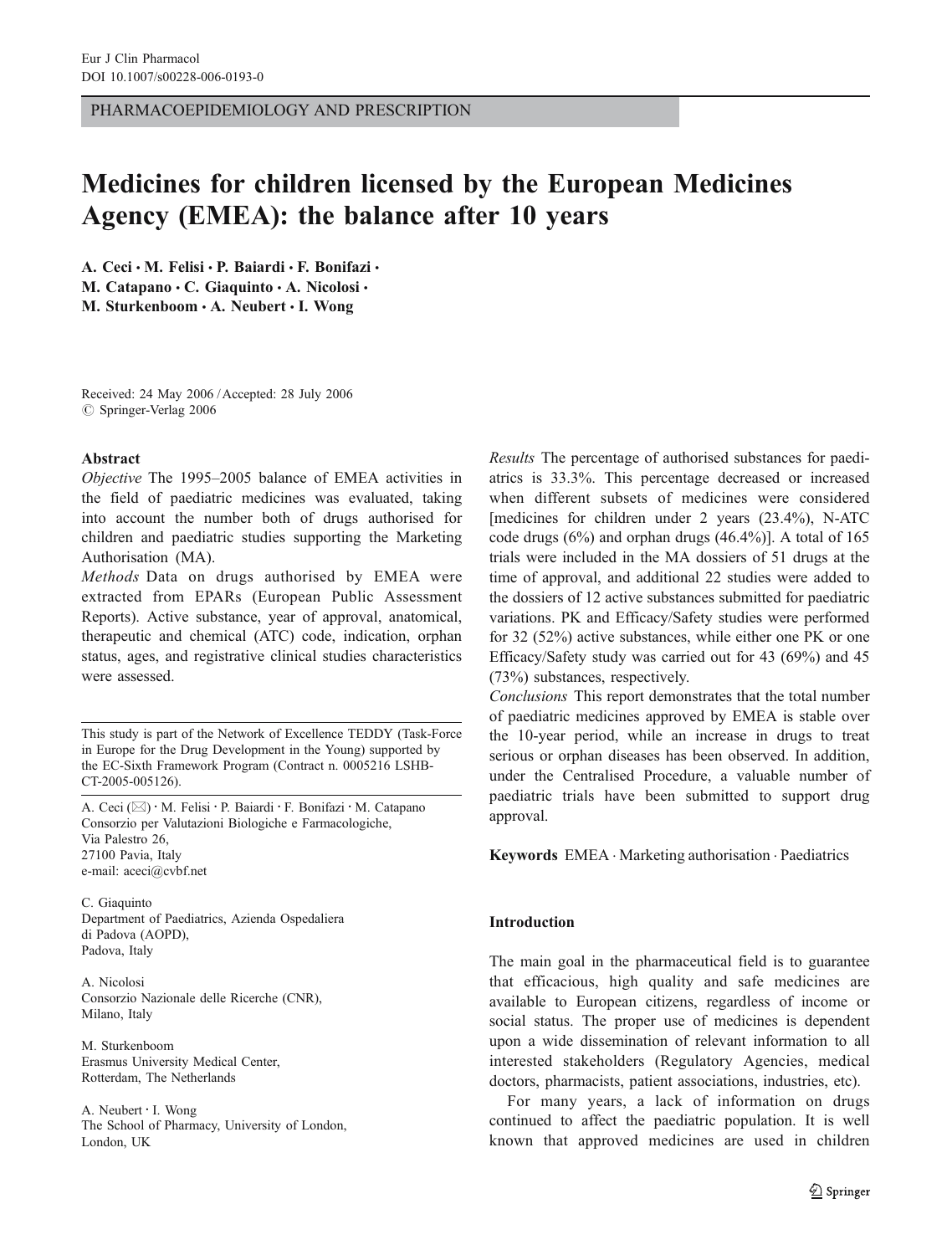without proper information on: dosage, potential toxicity, evidence of clinical safety and efficacy at the recommended dosages  $[1, 2]$  $[1, 2]$  $[1, 2]$  $[1, 2]$ .

The specific issue of paediatric medicines has been considered by the European Institutions since 1997. For this purpose, a number of initiatives have been developed in the last few years: at the European Medicines Agency (EMEA), a Paediatric Working Party has been specifically set up, while the new Paediatric Regulation [\[14](#page-5-0)] is expected to be adopted within 2007.

The aim of this report is to discuss the 'state of the art' of paediatric medicines licensed by EMEA in the last 10 years.

In details, we evaluated the number and the characteristics of:

- 1. Medicines licensed for use in children by EMEA in the period October 1995–September 2005.
- 2. Paediatric studies supporting the Marketing Authorisation (MA).

Our analysis focused on new and innovative medicines authorised by EMEA, in the European marketplace, including the 'orphan drugs' subset, as defined by the Orphan Regulation no. 141/2000/EC [[3\]](#page-5-0). In fact, children represent a large part of the population affected by rare diseases.

# **Methods**

We examined the paediatric medicines registered in Europe under the EMEA Centralised Procedure (EMEA-CP) in the October 1995–September 2005 period, deriving information stored in the European Paediatric Medicines Database (EPMD) [[2\]](#page-5-0), set up in 1999 and currently managed under TEDDY NoE activities<sup>1</sup>.

# Data sources

- a) European Public Assessment Reports (EPARs) available at the EMEA website [\(http://www.emea.eu.int](http://www.emea.eu.int));
- b) The "Community register of medicinal products for human use" [\(http://www.pharmacos.eudra.org](http://www.pharmacos.eudra.org)).

# Data evaluated

For the purpose of this report the following parameters were assessed:

Year of approval

- Active substance
- ATC code (first-level)
- Orphan status
- Indication
- Age for which the drug is intended
- Paediatric dosages
- Clinical studies supporting MA (number and characteristics of the experimental population, phase and types of the study).

## Analysis

Descriptive statistics were performed in order to identify the paediatric medicines approved by: (1) year of MA, (2) age of population for which the drug is approved, (3) ATC code, (4) orphan status, and (5) number and type of paediatric clinical trials included in the MA documentation.

A comparative analysis between the present findings and those previously reported [[2,](#page-5-0) [4](#page-5-0)] has been also carried out considering (1) the subset of paediatric medicines approved by EMEA during the first five years of activity, and (2) the subset of paediatric medicines approved through the Italian national or decentralised procedure.

## Definitions

- 1. Paediatric medicines: medicines with registered labels including information to allow paediatric use. The inclusion of information about both label and Package Leaflet<sup>2</sup> (PL) were related to paediatric indication and dosage (by age(s) and/or by weight).
- 2. Paediatrics age groups: the groups of ages defined according to the ICH Topic E11 'Clinical Investigation of Medicinal Products in the Paediatric Population' Guideline (2000) [[6\]](#page-5-0).
- 3. Paediatric clinical studies: clinical studies in one or more paediatric age groups.
- 4. Paediatric clinical trials characteristics: the type and definition of clinical trials according to the ICH E8 Guideline criteria [[7\]](#page-5-0).
- 5. 'Orphan drugs' and 'Orphan-like drugs'<sup>3</sup>: as defined in the Regulation n. 141/2000/EC [[3\]](#page-5-0) and in the "Status Report on the implementation of the European Parliament Legislation on Orphan Medicinal Products" [[8\]](#page-5-0), respectively.

<sup>&</sup>lt;sup>1</sup> TEDDY is a EU funded project aimed at favouring the development and the rationale use of drugs for the paediatric population.

<sup>2</sup> the Label (labelling) is defined according to the DIRECTIVE 2001/ 83/EC (art.1) as the 'information on the immediate or outer packaging' while the 'Package leaflet' is 'a leaflet containing information for the user which accompanies the medicinal product' [[5\]](#page-5-0).

<sup>&</sup>lt;sup>3</sup> Orphan-like drugs are drugs intended for patients with rare diseases, authorised prior to introduction of the "Orphan" legislation and for whom EMEA provided support in the form of fee reductions for postauthorisation activities [\[6\]](#page-5-0).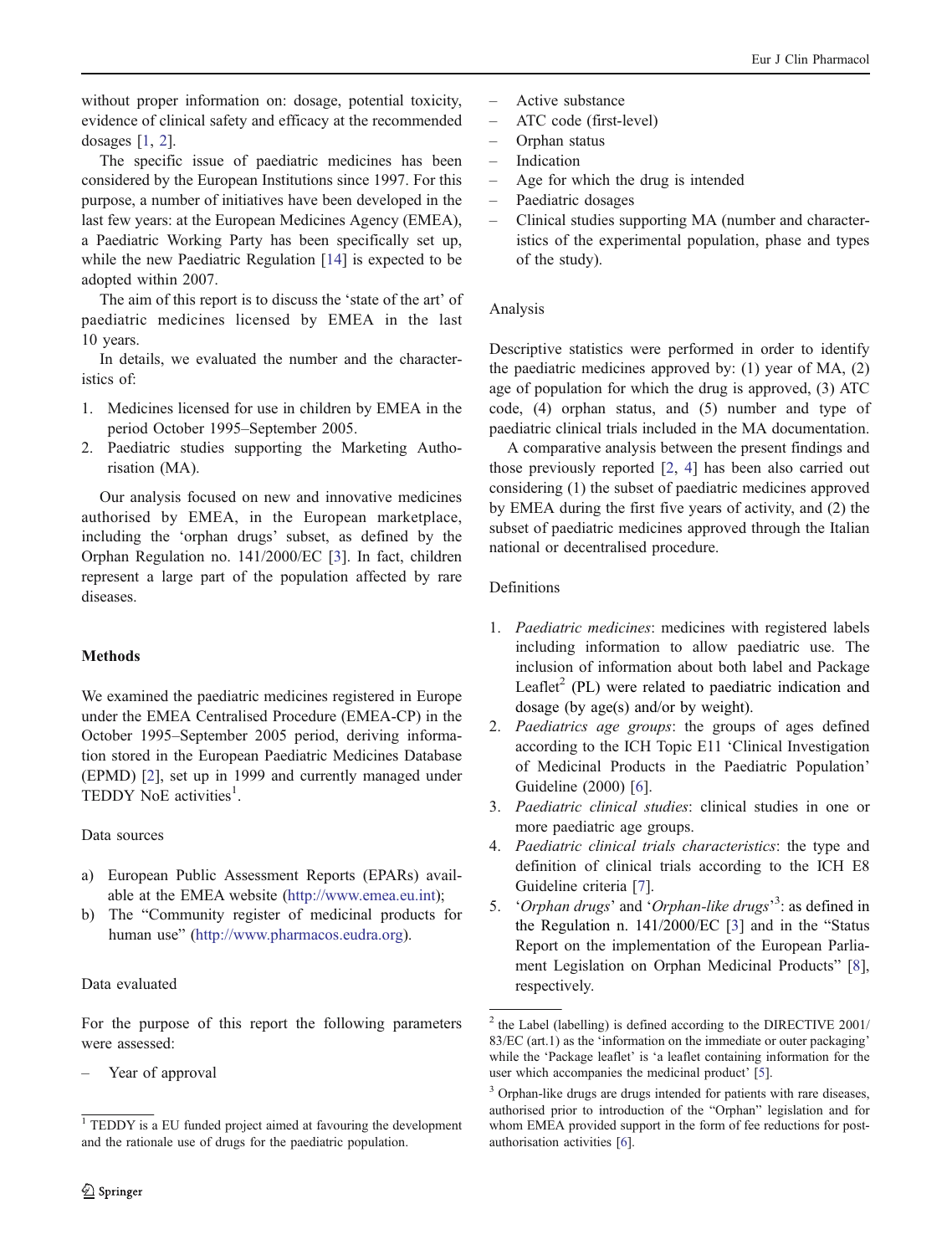## **Results**

#### General aspects

In the period October 1995–September 2005, 314 medicinal products (MP) corresponding to 238 active substances (AS) have been approved by EMEA. Among these, 36 products (16 active substances) were withdrawn for safety and commercial reasons. Thus, in October 2005, 278 MP, corresponding to 222 AS, authorised under the Centralised Procedure were available in Europe.

Seventy-four out of a total of 222 AS include in their documentation (SPC/PL) information allowing paediatric use. In specific terms, 40 AS were granted both a paediatric indication and dosage, 25 AS only included a paediatric dosage, and for 9 AS, a dosage was given based on the body weight. The paediatric use was authorised at the MA time for 65 AS, corresponding to 47 MP (33%) in the period 1995–2001 and 18 (22%) in the period 2001– 2005, and during variation procedures for 9 substances.

The number of paediatric medicines approved by year varied between 19% and 48%, with an average level of 33.3%.

The ages reported in the MA documentation (Table 1) are a wide range and only rarely correspond to the five age categories as stated in the ICH E11 Guideline [[6\]](#page-5-0). The number of medicines approved for younger children is lower than those for older ones (the percentage being 9.4% and 23.4% in the newborn and in the infant groups, respectively) and in particular, only 7 active substances have been approved for newborns (6) and preterms (1). Just  $16\%$  ( $n=12$ ) has been approved for all paediatric ages.

## ATC and orphan status

Paediatric medicines belong to 11 ATC first-level categories, two more ATC classes (cardiovascular and nervous system) than in the previous analysis [[2\]](#page-5-0). The percentage of paediatric medicines for each therapeutic area significantly varies among ATC codes: as indicated in Table [2,](#page-3-0) J-ATC (anti-infectives for systemic use) represents the group with the highest ratio (68%) while N-ATC the lowest one (5%). Similar findings were obtained in 2001 research.

Table [2](#page-3-0) also shows that among 21 orphans plus 7 orphan-like drugs licensed, 13 (9 orphans and 4 orphanlike) were approved for use in children. Noticeably, orphan paediatric drugs concentrate in 4 ATC categories: A (Alimentary tract and metabolism class) or C (Cardiovascular system), B (Blood and blood forming organs) and N (Nervous system) covering relevant paediatric needs in this area. Carglumic acid, nitisinone, laronidase, zinc acetate dehydrate, sodium phenyl butyrate, imuglucerase, cysteamine bitartrate and also bosentan, ibuprofen, levetiracetam are some examples of approved drugs.

Table 1 Age for which the medicine is authorised

| Age                   | No. active substances |
|-----------------------|-----------------------|
| Preterms              | 1                     |
| Newborns              | 6                     |
|                       | $>2$ months           |
| $\overline{2}$        |                       |
|                       | $>3$ months           |
| 1                     |                       |
|                       | $>4$ months           |
| 1                     |                       |
| $>1$ year             | 10                    |
| $>2$ years            | 7                     |
| $>3$ years            | 8                     |
| >4 years              | 4                     |
| $>5$ years            | 3                     |
| $>6$ years            | 6                     |
| Children <sup>a</sup> | 1                     |
| $>10$ years           | 1                     |
| $>11$ years           | 1                     |
| $>12$ years           | 8                     |
| $>15$ years           | 1                     |
| $>16$ years           | 1                     |
| All ages              | 12                    |
| Total                 | 74                    |

<sup>a</sup> Age not defined

Comparing the rate of paediatric medicines in orphan and non-orphan drug groups, we noted a significant difference in favour of paediatric medicines in the orphan drug group  $(46.4\% \text{ vs } 31.4\%; p=0.13)$ .

Paediatric clinical trials supporting marketing authorisation

A total of 187 paediatric trials were included in the MA dossier of  $62<sup>4</sup>$  paediatric drugs, of which 165 were presented at the time of the MA and 22 during the extension procedures. Fifty-two were studies on clinical pharmacology (PK/PD/dose finding), 87 on efficacy and/or safety and 30 on PK/PD/efficacy/safety. The remaining were unclassified (4), compassionate (2) or bibliographic (12) (Table [3](#page-3-0)).

A breakdown by class of the trials related to active substances is shown in Table [3](#page-3-0). Out of the total of 62 drugs, 61.3% were studied with at least 1–3 paediatric trials; and 29% with more than 3 studies. Twenty-nine active substances (52%) were investigated in trials enrolling only paediatric populations, ranging from 12 to 1,826 patients.

Forty-three percent of paediatric medicines had at least one PK study and 45 had at least one efficacy or efficacy/ safety study, while 32 (52%) had both PK and efficacy/ safety clinical studies included in their dossiers (Table [4\)](#page-3-0). One product (imiglucerase) was approved with the support only of paediatric bibliographic data and 11 were approved

<sup>4</sup> Vaccines are excluded by the analysis.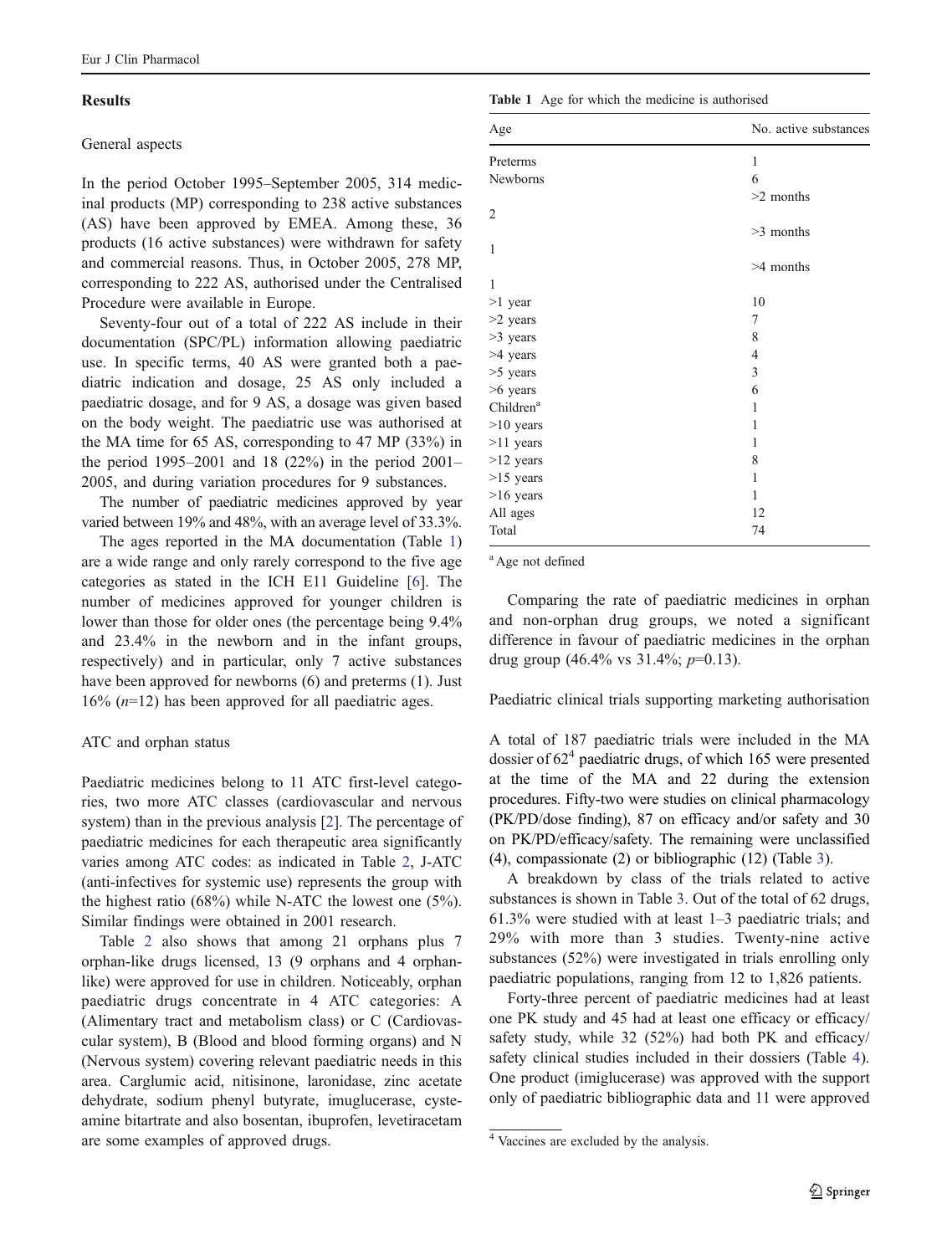<span id="page-3-0"></span>

| Table 2 EMEA paediatric<br>medicines by ATC code and<br>orphan status                                                                                                                                                                                                       |                                                                          | Paediatric/total |                   |                  |              | Paediatric/total |                     |               |
|-----------------------------------------------------------------------------------------------------------------------------------------------------------------------------------------------------------------------------------------------------------------------------|--------------------------------------------------------------------------|------------------|-------------------|------------------|--------------|------------------|---------------------|---------------|
|                                                                                                                                                                                                                                                                             |                                                                          | 1995-2001        |                   | $2001 - 2005$    |              |                  | 1995-2005           |               |
|                                                                                                                                                                                                                                                                             |                                                                          | $\boldsymbol{n}$ | $\frac{0}{0}$     | $\boldsymbol{n}$ | Variations   | $\%^a$           | $\boldsymbol{n}$    | $\frac{0}{0}$ |
|                                                                                                                                                                                                                                                                             | J-Anti-infectives for systemic use                                       | 24/34            | 71                | 4/10             | 2            | 60               | 30/44               | 68            |
|                                                                                                                                                                                                                                                                             | A-Alimentary tract and metabolism                                        | 7/13             | 54                | 6/13             | 1            | 54               | $14/26^{b}$         | 54            |
|                                                                                                                                                                                                                                                                             | L-Antineoplastic and<br>immunomodulating<br>agents                       | 4/25             | 16                | 2/24             | 3            | 21               | $9/49^b$            | 18            |
|                                                                                                                                                                                                                                                                             | B-Blood and blood forming organs                                         | 6/14             | 43                | 1/6              |              | 17               | $7/20^{b}$          | 35            |
|                                                                                                                                                                                                                                                                             | R-Respiratory system                                                     | 2/2              | 100               | 1/1              |              | 100              | 3/3                 | 100           |
| <sup>a</sup> Percentage calculated consid-<br>ering the drugs authorised<br>in the period plus granted<br>variations<br><sup>b</sup> Including orphan and orphan-<br>like drugs (paediatric orphans/<br>total orphans): A: $7/10$ (70%);<br>L: $3/9$ (33%); B: $1/2$ (50%); | C-Cardiovascular system                                                  | 0/3              | $\qquad \qquad -$ | 2/5              |              | 40               | $2/8^b$             | 25            |
|                                                                                                                                                                                                                                                                             | D-Dermatologicals                                                        | 12               | 50                | 1/1              |              | 100              | 2/3                 | 67            |
|                                                                                                                                                                                                                                                                             | S-Sensory organs                                                         | 1/3              | 33                | 1/2              |              | 50               | 2/5                 | 40            |
|                                                                                                                                                                                                                                                                             | H-Systemic hormonal preparations,<br>excluding sex hormones and insulins | 1/3              | 33                | 0/4              |              |                  | 1/7                 | 14            |
|                                                                                                                                                                                                                                                                             | N-Nervous system                                                         | 0/8              | $\qquad \qquad -$ | 0/10             | $\mathbf{1}$ | 10               | 1/18                | 5             |
|                                                                                                                                                                                                                                                                             | V-Various                                                                | 1/16             | 6                 | 0/16             | 1            | 6                | 2/16                | 12            |
|                                                                                                                                                                                                                                                                             | All others ATC                                                           | 0/18             |                   | 0/5              |              | 20               | 1/23                | 4             |
| C: $2/2$ (100%); Total 13/28<br>(46%)                                                                                                                                                                                                                                       | Total                                                                    | 47/141           | 33%               | 18/81            | 9            | 33%              | 74/222 <sup>b</sup> | 33%           |

in spite of a lack of paediatric studies. For 6 of these AS, unstudied at the time of the MA, post-marketing paediatric studies were submitted during variation procedures while 5 medicinal products (abacavir/lamivudine, eflornitine, lamivudine/zidovudine, mitotane, repaglinide) are still marketed without paediatric research.

#### Comparative analysis

This analysis demonstrates that the total number of paediatric medicines approved by EMEA under the Centralised Procedure is stable over the 10-year period, while the number of covered therapeutic areas (ATC) increased from 9 to 11.

The percentage of paediatric medicines supported by paediatric trials also increased from 77% to 91%. The paediatric trial/paediatric medicine ratio is equal to 2.8 and 3 in the 1995–2001 and the 1995–2005 periods, respectively. These ratios increase to 3.6 and 3.3, respectively, if we consider the average number of paediatric clinical

Table 3 Paediatric clinical trials (type) reported in EPARs

| TRIALS                               | No. at<br>MA time | No. at variation<br>time | Total | $\frac{0}{0}$ |
|--------------------------------------|-------------------|--------------------------|-------|---------------|
| PK/PD/dose finding                   | 47                | 5                        | 52    | 27.8          |
| Efficacy and/or safety               | 76                | 11                       | 87    | 46.5          |
| PK/PD/efficacy/safety                | 24                | 6                        | 30    | 16.0          |
| Other                                | 4                 | $\theta$                 | 4     | 2.1           |
| Compassionate                        | 2                 | 0                        | 2     | 1.1           |
| Bibliographic PK/<br>efficacy/safety | 12                | 0                        | 12    | 6.4           |
| Total                                | 165               | 22                       | 187   | 100           |

studies performed for each paediatric medicines whose MA documentation included paediatric trials (Table [5\)](#page-4-0). Comparing these results with those obtained from our 2001 research, paediatric medicines and paediatric trials are significantly lower in the national/decentralised approved medicines group than in the centralized medicine groups (both periods). In addition, in this last group the number of therapeutic areas (ATC) in which paediatric medicines are approved is only five (Table [5](#page-4-0)).

Table 4 Paediatric clinical trials characteristics

| Number of studies for one active<br>substance | Number of active<br>substances | $\frac{0}{0}$ |
|-----------------------------------------------|--------------------------------|---------------|
| $1-3$ studies                                 | 38                             | 61.3          |
| More than 3                                   | 18                             | 29.0          |
| No studies                                    | 5                              | 8.1           |
| Bibliographic only                            | 1                              | 1,6           |
| Total                                         | 62                             | 100           |
| Characteristic of study population            |                                |               |
| Paediatric                                    | 29                             | 51.7          |
| Paediatric and adults                         | 24                             | 42.8          |
| Not provided                                  | 3                              | 5.5           |
| Total                                         | 56                             | 100           |
| Type of study                                 |                                |               |
| None                                          | 5                              | 8.1           |
| <b>Bibliographic</b>                          | 1                              | 1.6           |
| PK alone or other phase $1-2$<br>studies      | 11                             | 17.7          |
| PK/efficacy/safety                            | 32                             | 51.6          |
| Efficacy alone or other phase 3<br>studies    | 13                             | 21.0          |
| <b>Total PK</b>                               | 43                             | 69.4          |
| Total efficacy                                | 45                             | 72.6          |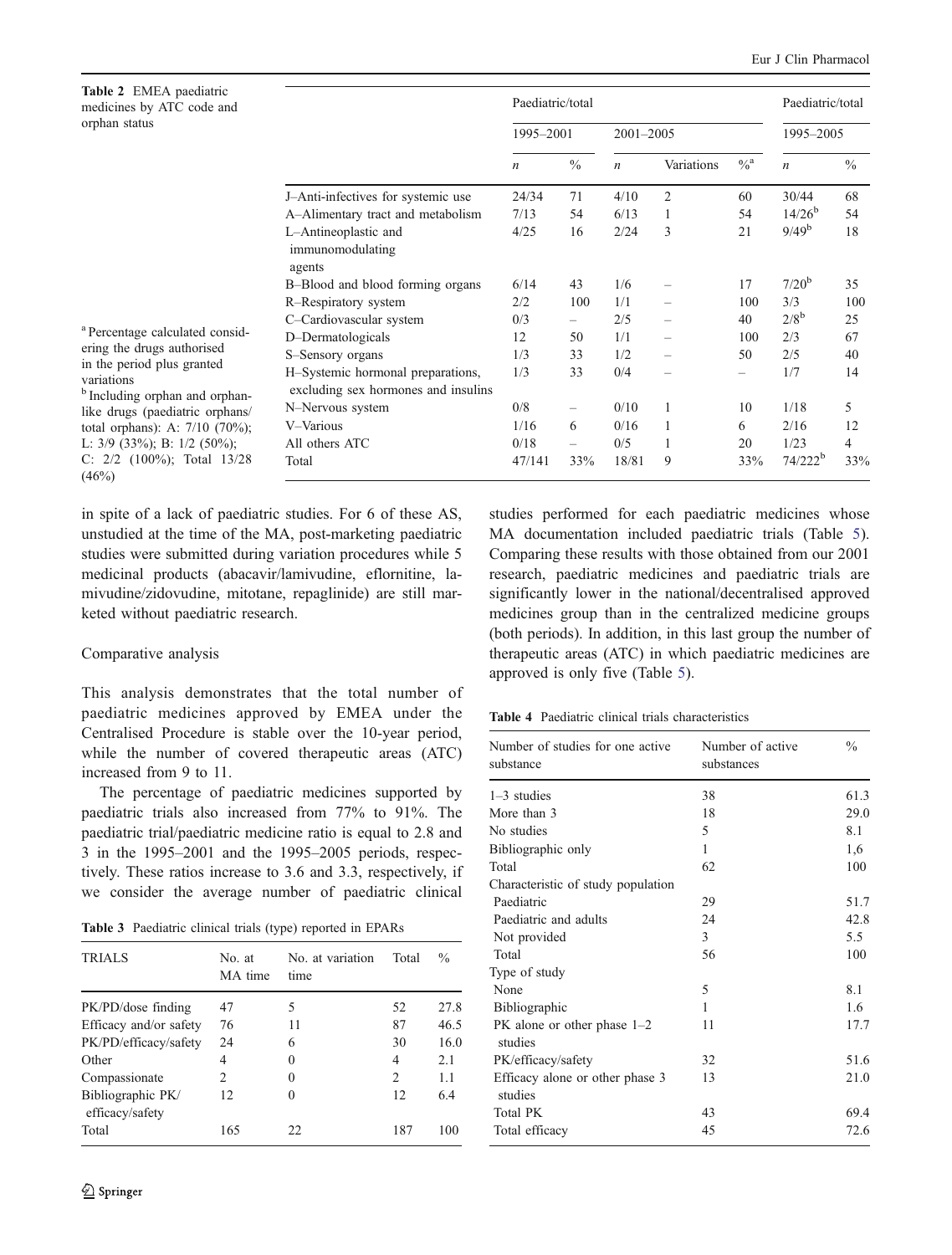<span id="page-4-0"></span>Table 5 Comparative analysis between drugs approved under Centralised and Non-Centralised (National and Mutual Recognition) procedures

| $(1995 - 2001)$ |                                      |             |  |
|-----------------|--------------------------------------|-------------|--|
|                 | <b>Total EMEA</b><br>$(1995 - 2005)$ |             |  |
| 33%             | 74/222                               | 33%         |  |
| 64%             | 11/14                                | 78%         |  |
| 77%             | 57/62                                | 91%         |  |
| $ratio=2.8$     | 187/62                               | $ratio=3$   |  |
| $ratio=3.6$     | 187/57                               | $ratio=3.3$ |  |
|                 |                                      |             |  |

## **Discussion**

After 10 years of EMEA activity, the number of paediatric medicines approved in Europe has not significantly increased compared with the past [[2,](#page-5-0) [9\]](#page-5-0), and many new or innovative approved drugs are still denied to children of different age groups and in different clinical–therapeutic categories.

In particular, the percentage of medicines for the paediatric population is 33.3% of total EMEA drugs. This figure falls to 9.4% and 23.4% in the newborns and in the infants groups, respectively. Our data also demonstrate that the age for which the drug is indicated is not compliant with the five age categories listed in the ICH E-11 guideline [\[6](#page-5-0)]. However, it varies case by case, leading to both an increase in therapeutic errors and an actual difficulty in correctly prescribing drugs and avoiding possible 'off-label' use [[10](#page-5-0)–[12\]](#page-5-0).

Only 51% of products were approved after an adequate paediatric development plan completed at the MA time.

Notwithstanding this disappointing situation, a positive trend can be observed in the approval of paediatric medicines referred to some therapeutic areas (i.e. neurology, cardiovascular) of great paediatric interest. In particular, if we consider orphan diseases, the percentage of medicinal products available for children rises to 46.4%, in comparison with the 31.4% in the non-orphan drugs group.

Only few years ago, an Eurordis report underlined that "quofor designated orphan drugs, of which 66% have an indication exclusively for children or both for children and adults, very few sponsors are submitting data from paediatric studies when requesting marketing authorisation or raising specific questions on paediatric populations when requesting protocol assistance" [\[13](#page-5-0)].

In light of our results, the lack of medicines in the orphan drug field seems to be progressively overcome suggesting that the adoption of a legal instrument (i.e. the recently European Parliament approved - 2nd reading - Paediatric Regulation [[14](#page-5-0)]) could fill in the gap of paediatric medicines in other fields as the Orphan Regulation no. 141/2000/EC is doing in the orphan drugs field.

A second relevant result of our analysis is the increased number of paediatric medicines approved on the basis of well performed paediatric trials. In fact, 91% of the examined products includes paediatric data in their registrative documentation, while in our previous reports [[2,](#page-5-0) [4\]](#page-5-0), only 77% of the products approved under the centralised procedure and less than 25% of those approved under the decentralised procedure were approved on the basis of paediatric data [\[4](#page-5-0)].

In particular, the current evaluation has demonstrated that almost one-third of the active substances were approved on the basis of a satisfactory drug developmental plan including PK/PD/Efficacy/Safety paediatric studies with a trials/ medicines ratio varying from 3.3 to 3.6. This is of particular interest because, up to now, with the lack of any ad hoc paediatric regulation, a percentage of between 50% and 90% medicinal products used in children in Europe have never been specifically studied in paediatrics and, when studied, the number of paediatric clinical trials included in the MA dossier has been very limited [\[1,](#page-5-0) [2,](#page-5-0) [4,](#page-5-0) [13,](#page-5-0) [15](#page-5-0)]. Moreover, in only few cases has a whole developmental paediatric plan been performed.

In conclusion, since the implementation of the Centralised Procedure, a positive trend in the approval of safe and efficacious medicines for children seems to be in progress in Europe. This trend is expected to increase rapidly in the future as a result of paediatric initiatives set up by EMEA and the European Commission, in particular the proposed Paediatric Regulation.

Following the US initiatives [\[16](#page-5-0), [17](#page-5-0)], the EU Regulation specifically aims at increasing the Europe-wide availability of high quality medicines tailored to children. Manufacturers will be required to carry out research on the basis of a Paediatric Developmental Plan, to be initially approved by a new EMEA Paediatric Committee. Incentives for pharmaceutical companies and the facilitation of scientific advice procedures will favour the new Regulation applica-